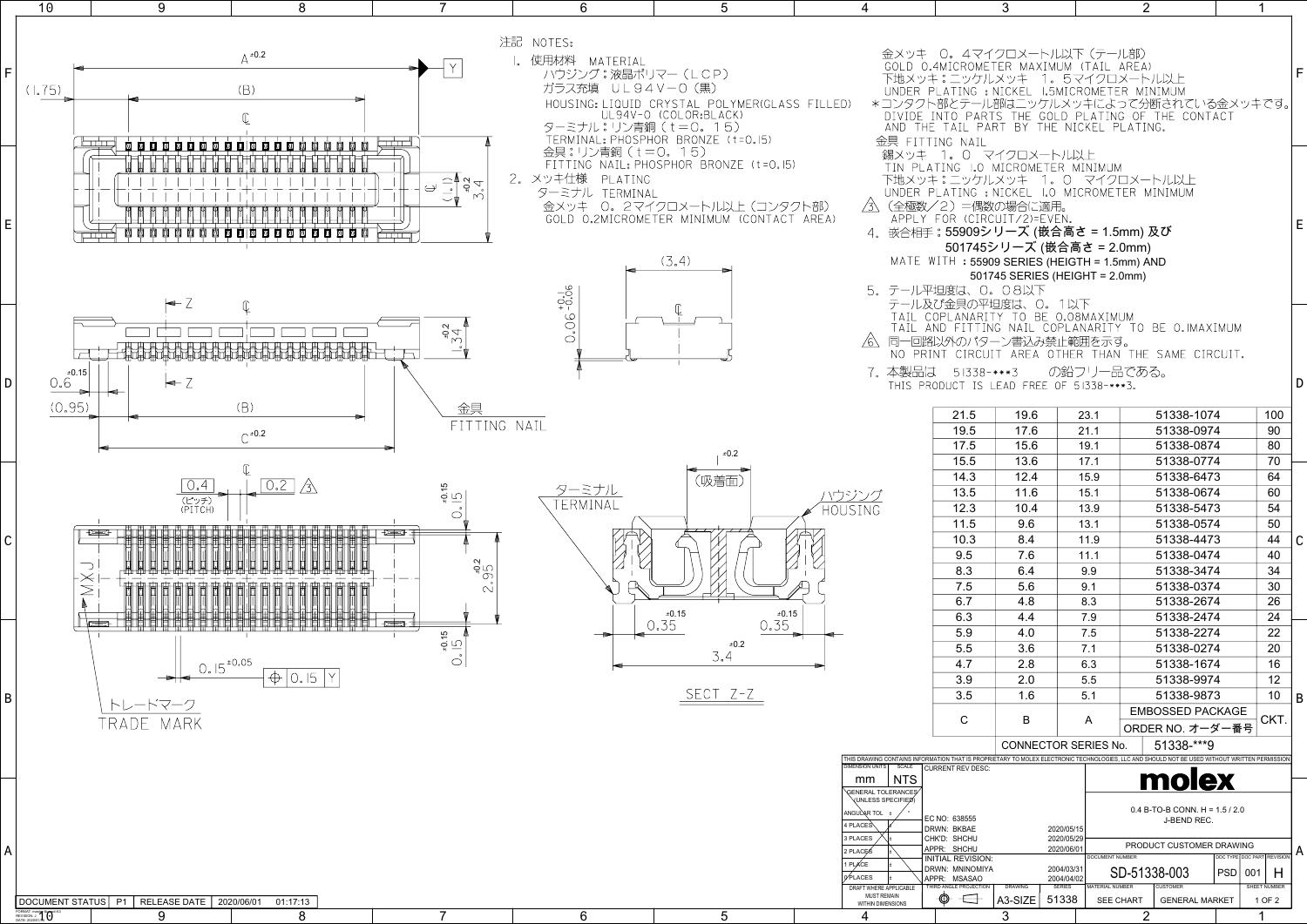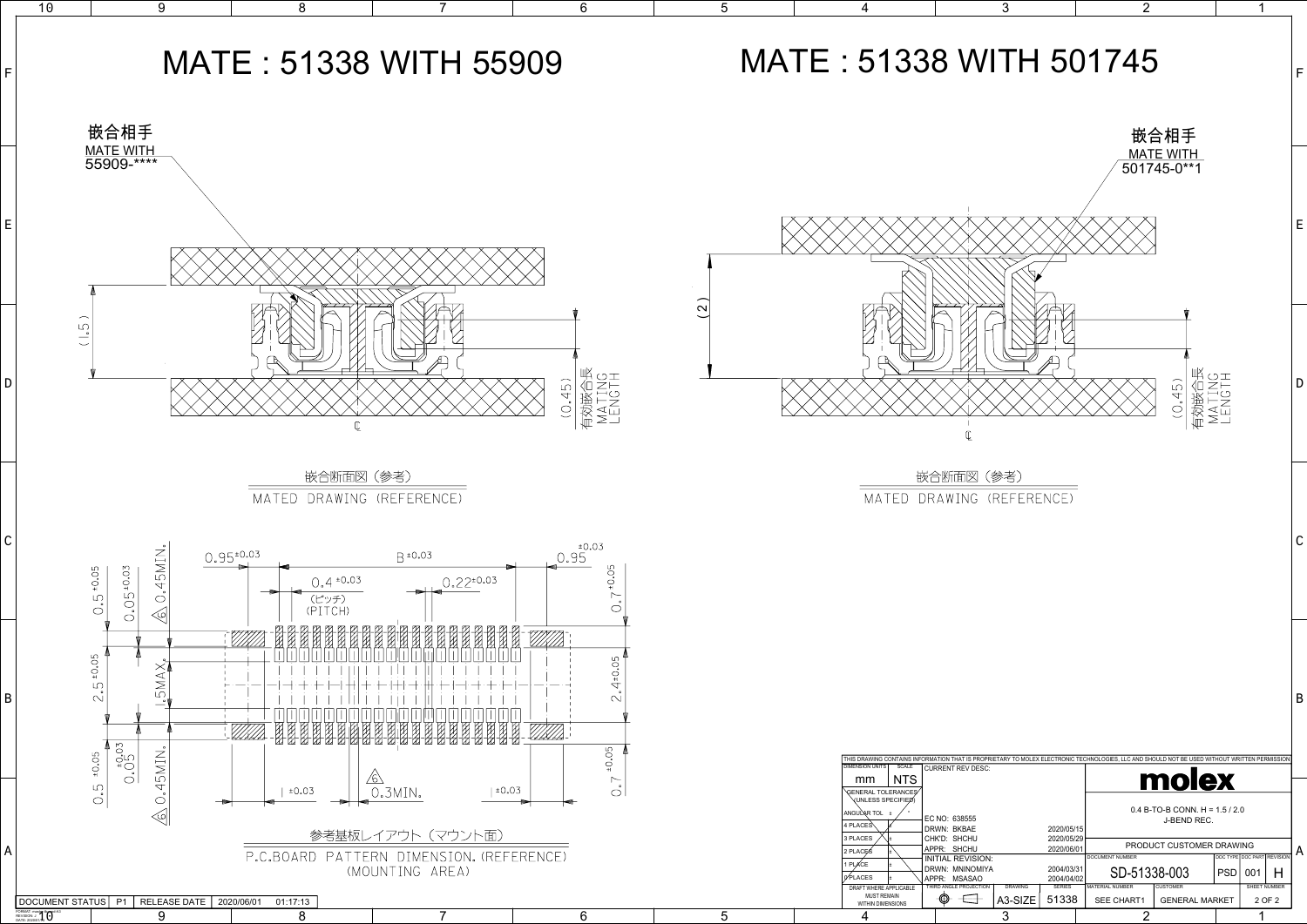DATE: 2020/01/14



| 4                                                                                                                                                                                |                                                               | 3                               |                                           | $\overline{2}$                         |                                                 |            | 1                          |              |
|----------------------------------------------------------------------------------------------------------------------------------------------------------------------------------|---------------------------------------------------------------|---------------------------------|-------------------------------------------|----------------------------------------|-------------------------------------------------|------------|----------------------------|--------------|
|                                                                                                                                                                                  |                                                               |                                 |                                           |                                        |                                                 |            |                            |              |
|                                                                                                                                                                                  |                                                               |                                 |                                           |                                        |                                                 |            |                            | F            |
| 寸法については製品単体図面を参照下さい。<br>DIMENSIONS, SEE PRODUCT DRAWING.<br>: 2500個/リール                                                                                                          |                                                               |                                 |                                           |                                        |                                                 |            |                            |              |
| OF CONNECTORS : 2500PCS/REEL<br>-プ長さ LEAD                                                                                                                                        | TAPE LENGTH                                                   |                                 |                                           |                                        |                                                 |            |                            |              |
|                                                                                                                                                                                  | 20PCS.MIN.トップテープ接着部(空エンボス)                                    |                                 |                                           | TOP TAPE BONDED PART. (EMPTY)          |                                                 |            |                            |              |
|                                                                                                                                                                                  |                                                               |                                 |                                           |                                        |                                                 |            |                            | E            |
|                                                                                                                                                                                  |                                                               |                                 |                                           | 末端部                                    |                                                 |            |                            |              |
|                                                                                                                                                                                  |                                                               | 部品挿入部<br>COMPONENT<br>SUPPI IFR |                                           | (空部)<br>TAIL PART<br>(EMPTY)           |                                                 |            |                            |              |
| 400MIN.                                                                                                                                                                          |                                                               |                                 |                                           | $40$ MIN.                              |                                                 |            |                            |              |
| —プの剥離強度: 0. IN ~ I.3N{ IOgf ~ I3Ogf}                                                                                                                                             |                                                               |                                 |                                           |                                        | (剥離方向は下図参照)                                     |            |                            |              |
| 格値は出荷時に適用。(但し、輸送時に剥離が発生しないこと。)<br>JG OFF                                                                                                                                         | FORCE OF TOP TAPE: 0. IN $\sim$ 1.3N(10gf $\sim$ 130gf)       |                                 |                                           |                                        |                                                 |            |                            | D            |
| ELING<br>-DIREC<br>QUIREMENT SHOULD BE APPL                                                                                                                                      | TION AS SHOWN                                                 |                                 |                                           | IN FOLLOWING FIG.)<br>ED AT SHIPMENT.  |                                                 |            |                            |              |
| FF SHOULD NOT BE ALLOWED , DURING                                                                                                                                                |                                                               |                                 |                                           |                                        | TRANSPORTATION.<br>剥離方向                         |            |                            |              |
| 出し方向                                                                                                                                                                             |                                                               |                                 |                                           |                                        | PEEL OFF                                        |            |                            |              |
| III OUT                                                                                                                                                                          |                                                               |                                 |                                           | $10^{\circ}$                           | DIRECTION                                       |            |                            |              |
| RECTION                                                                                                                                                                          |                                                               |                                 |                                           |                                        |                                                 |            |                            | $\mathsf{C}$ |
| テープ (CARRIER TAPE) : ポリスチレン(PS)                                                                                                                                                  |                                                               |                                 |                                           |                                        |                                                 |            |                            |              |
| -プ(TOPTAPE): PET<br>REEL): ポリスチレン(PS) <リサイクル材を含む>                                                                                                                                |                                                               |                                 |                                           |                                        |                                                 |            |                            |              |
| 51338-***4                                                                                                                                                                       | POLYSTYRENE (PS) <recycle contained="" material=""></recycle> | の鉛フリー品である。                      |                                           |                                        |                                                 |            |                            |              |
| )UCT IS LEAD FREE OF 51338-***4.                                                                                                                                                 |                                                               |                                 |                                           |                                        |                                                 |            |                            |              |
| रoHS 適合品。<br>RoHS COMPLIANT.                                                                                                                                                     |                                                               |                                 |                                           |                                        |                                                 |            |                            | B            |
|                                                                                                                                                                                  |                                                               |                                 |                                           |                                        |                                                 |            |                            |              |
| THIS DRAWING CONTAINS INFORMATION THAT IS PROPRIETARY TO MOLEX ELECTRONIC TECHNOLOGIES, LLC AND SHOULD NOT BE USED WITHOUT WRITTEN PERMISSION<br><b>DIMENSION UNITS</b><br>SCALE | <b>CURRENT REV DESC:</b>                                      |                                 |                                           |                                        |                                                 |            |                            |              |
| NTS<br>mm<br>GENERAL TOLERANCES<br>(UNLESS SPECIFIED)                                                                                                                            |                                                               |                                 |                                           |                                        | molex                                           |            |                            |              |
| ANGULAR TOL ±<br>4 PLACES                                                                                                                                                        | EC NO: 638555<br>DRWN: BKBAE                                  |                                 | 2020/05/15                                |                                        | $0.4$ B-TO-B CONN. H = 1.5 / 2.0<br>J-BEND REC. |            |                            |              |
| 3 PLACES<br>2 PLACES<br>±                                                                                                                                                        | CHK'D: SHCHU<br>APPR: SHCHU<br><b>INITIAL REVISION:</b>       |                                 | 2020/05/29<br>2020/06/01                  | DOCUMENT NUMBER                        | PRODUCT CUSTOMER DRAWING                        |            | DOC TYPE DOC PART REVISION | A            |
| 1 PLACE<br>0 PLACES<br>±<br>DRAFT WHERE APPLICABLE                                                                                                                               | DRWN: MNINOMIYA<br>APPR: MSASAO<br>THIRD ANGLE PROJECTION     | <b>DRAWING</b>                  | 2004/03/31<br>2004/04/02<br><b>SERIES</b> | SD-51338-004<br><b>MATERIAL NUMBER</b> | <b>CUSTOMER</b>                                 | <b>PSD</b> | н<br>001<br>SHEET NUMBER   |              |
| <b>MUST REMAIN</b><br>WITHIN DIMENSIONS                                                                                                                                          | ⊕<br>- - 5-- 1                                                | A3-SIZE                         | 51338                                     | <b>SEE CHART</b>                       | <b>GENERAL MARKET</b>                           |            | 1 OF 4                     |              |

 $\mathcal{D}$ 

1

3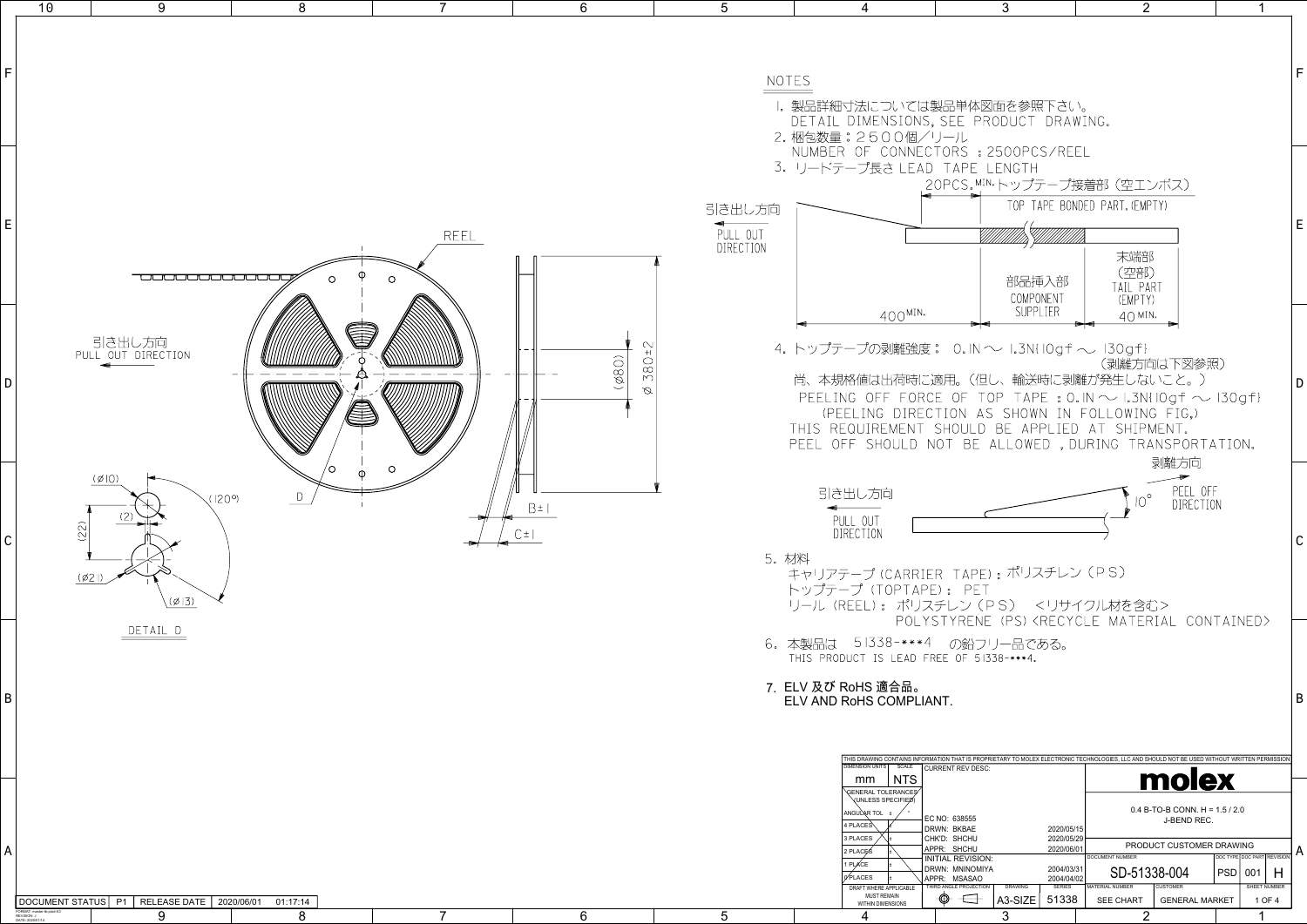| 8<br>$\mathbf{3}$<br>$\overline{2}$<br>$6\phantom{1}$<br>$5\overline{)}$<br>$\overline{7}$<br>4<br>$\overline{1}$<br>引き出し方向<br>PULL OUT<br>DIRECTION<br>(3.56)<br>(4.9)<br>(1.78)<br>(4.9)<br>トップテープ<br>$51338$ -***9<br>TOP TAPE<br>(3.56)<br>$\bigcirc$<br>E<br>स्का<br>TIZZZ<br><u>rth </u><br>$24 + 0.3$<br>$\widehat{\mathcal{A}}$<br>$(\mathbb{A})$<br>$SECT=X-X$<br>(11.5)<br>TILI<br>TIT<br>$-\Theta^+\Theta^-$<br>$\frac{\varphi}{\varphi}$<br>-<br>-<br>$\ominus$<br>$\rightarrow$<br>$\neg \rightarrow$<br>$\begin{array}{c} \begin{array}{c} \downarrow \\ \downarrow \\ \downarrow \end{array} \\ \begin{array}{c} \downarrow \\ \downarrow \end{array} \\ \begin{array}{c} \downarrow \\ \downarrow \end{array} \end{array}$<br>$\mathsf{X}$<br>D<br>$0.4 \pm 0.05$<br>(2.7)<br>(2)<br>$\varnothing$ 1.5 <sup>+0.1</sup><br>累積ピッチ40±0.2<br>$ 2 \pm 0 $ .<br>$4\pm0.1$<br>ACCUMULATIVE<br>$SECT$ <sub>2</sub> $Y - Y$<br>51338-6473<br>64<br>16.06<br>PITCH 40±0.2<br>60<br>51338-0674<br>15.26<br>54<br>51338-5473<br>14.06<br>51338-0574<br>50<br>13.26<br>24mm幅キャリアテープ<br>51338-4473<br>44<br>12.06<br>C<br>51338-0474<br>40<br>11.26<br>24mm WIDTH CARRIER TAPE<br>34<br>51338-3474<br>10.06<br>30<br>24<br>29.4<br>25.4<br>9.26<br>51338-0374<br>26<br>51338-2674<br>8.46<br>24<br>51338-2474<br>8.06<br>22<br>51338-2274<br>7.66<br>51338-0274<br>20<br>7.26<br>16<br>51338-1674<br>6.46<br>12<br>51338-9974<br>5.66<br>51338-9873<br>$10 \nightharpoonup B'$<br>5.26<br><b>EMBOSSED PACKAGE</b><br>キャリアテープ幅<br>CKT.<br>$\mathsf{C}$<br>(A)<br>B<br><b>CARRIER TAPE WIDTH</b><br>ORDER NO. オーダー番号<br>51338-***9<br>CONNECTOR SERIES No.<br>THIS DRAWING CONTAINS INFORMATION THAT IS PROPRIETARY TO MOLEX ELECTRONIC TECHNOLOGIES, LLC AND SHOULD NOT BE USED WITHOUT WRITTEN PERMISSION<br>DIMENSION UNITS<br><b>SCALE</b><br><b>CURRENT REV DESC:</b><br><u>molex</u><br>$\vert$ NTS<br>mm<br>GENERAL TOLERANCES<br>$0.4 B$ -TO-B CONN. H = 1.5 / 2.0<br>ANGULAR TOL ±<br>EC NO: 638555<br>J-BEND REC.<br>4 PLACES<br>DRWN: BKBAE<br>2020/05/15<br>CHK'D: SHCHU<br>2020/05/29<br>3 PLACES<br>PRODUCT CUSTOMER DRAWING<br>2020/06/01<br>APPR: SHCHU<br>2 PLACES<br>$\sqrt{\frac{1000 \text{ TYPE}}{1000 \text{ PART}} \cdot \frac{1}{10000}}$ A | A |  |  |  |  |  |    |
|---------------------------------------------------------------------------------------------------------------------------------------------------------------------------------------------------------------------------------------------------------------------------------------------------------------------------------------------------------------------------------------------------------------------------------------------------------------------------------------------------------------------------------------------------------------------------------------------------------------------------------------------------------------------------------------------------------------------------------------------------------------------------------------------------------------------------------------------------------------------------------------------------------------------------------------------------------------------------------------------------------------------------------------------------------------------------------------------------------------------------------------------------------------------------------------------------------------------------------------------------------------------------------------------------------------------------------------------------------------------------------------------------------------------------------------------------------------------------------------------------------------------------------------------------------------------------------------------------------------------------------------------------------------------------------------------------------------------------------------------------------------------------------------------------------------------------------------------------------------------------------------------------------------------------------------------------------------------------------------------------------------------------------------------------------------------------------------------------------------------------------------------------------------------------------------------------------------------------------------------------------------------|---|--|--|--|--|--|----|
|                                                                                                                                                                                                                                                                                                                                                                                                                                                                                                                                                                                                                                                                                                                                                                                                                                                                                                                                                                                                                                                                                                                                                                                                                                                                                                                                                                                                                                                                                                                                                                                                                                                                                                                                                                                                                                                                                                                                                                                                                                                                                                                                                                                                                                                                     |   |  |  |  |  |  | 10 |
|                                                                                                                                                                                                                                                                                                                                                                                                                                                                                                                                                                                                                                                                                                                                                                                                                                                                                                                                                                                                                                                                                                                                                                                                                                                                                                                                                                                                                                                                                                                                                                                                                                                                                                                                                                                                                                                                                                                                                                                                                                                                                                                                                                                                                                                                     |   |  |  |  |  |  | 9  |
|                                                                                                                                                                                                                                                                                                                                                                                                                                                                                                                                                                                                                                                                                                                                                                                                                                                                                                                                                                                                                                                                                                                                                                                                                                                                                                                                                                                                                                                                                                                                                                                                                                                                                                                                                                                                                                                                                                                                                                                                                                                                                                                                                                                                                                                                     |   |  |  |  |  |  |    |
|                                                                                                                                                                                                                                                                                                                                                                                                                                                                                                                                                                                                                                                                                                                                                                                                                                                                                                                                                                                                                                                                                                                                                                                                                                                                                                                                                                                                                                                                                                                                                                                                                                                                                                                                                                                                                                                                                                                                                                                                                                                                                                                                                                                                                                                                     |   |  |  |  |  |  |    |
|                                                                                                                                                                                                                                                                                                                                                                                                                                                                                                                                                                                                                                                                                                                                                                                                                                                                                                                                                                                                                                                                                                                                                                                                                                                                                                                                                                                                                                                                                                                                                                                                                                                                                                                                                                                                                                                                                                                                                                                                                                                                                                                                                                                                                                                                     |   |  |  |  |  |  |    |
|                                                                                                                                                                                                                                                                                                                                                                                                                                                                                                                                                                                                                                                                                                                                                                                                                                                                                                                                                                                                                                                                                                                                                                                                                                                                                                                                                                                                                                                                                                                                                                                                                                                                                                                                                                                                                                                                                                                                                                                                                                                                                                                                                                                                                                                                     |   |  |  |  |  |  |    |
|                                                                                                                                                                                                                                                                                                                                                                                                                                                                                                                                                                                                                                                                                                                                                                                                                                                                                                                                                                                                                                                                                                                                                                                                                                                                                                                                                                                                                                                                                                                                                                                                                                                                                                                                                                                                                                                                                                                                                                                                                                                                                                                                                                                                                                                                     |   |  |  |  |  |  |    |
|                                                                                                                                                                                                                                                                                                                                                                                                                                                                                                                                                                                                                                                                                                                                                                                                                                                                                                                                                                                                                                                                                                                                                                                                                                                                                                                                                                                                                                                                                                                                                                                                                                                                                                                                                                                                                                                                                                                                                                                                                                                                                                                                                                                                                                                                     |   |  |  |  |  |  |    |
|                                                                                                                                                                                                                                                                                                                                                                                                                                                                                                                                                                                                                                                                                                                                                                                                                                                                                                                                                                                                                                                                                                                                                                                                                                                                                                                                                                                                                                                                                                                                                                                                                                                                                                                                                                                                                                                                                                                                                                                                                                                                                                                                                                                                                                                                     |   |  |  |  |  |  |    |
|                                                                                                                                                                                                                                                                                                                                                                                                                                                                                                                                                                                                                                                                                                                                                                                                                                                                                                                                                                                                                                                                                                                                                                                                                                                                                                                                                                                                                                                                                                                                                                                                                                                                                                                                                                                                                                                                                                                                                                                                                                                                                                                                                                                                                                                                     |   |  |  |  |  |  |    |
|                                                                                                                                                                                                                                                                                                                                                                                                                                                                                                                                                                                                                                                                                                                                                                                                                                                                                                                                                                                                                                                                                                                                                                                                                                                                                                                                                                                                                                                                                                                                                                                                                                                                                                                                                                                                                                                                                                                                                                                                                                                                                                                                                                                                                                                                     |   |  |  |  |  |  |    |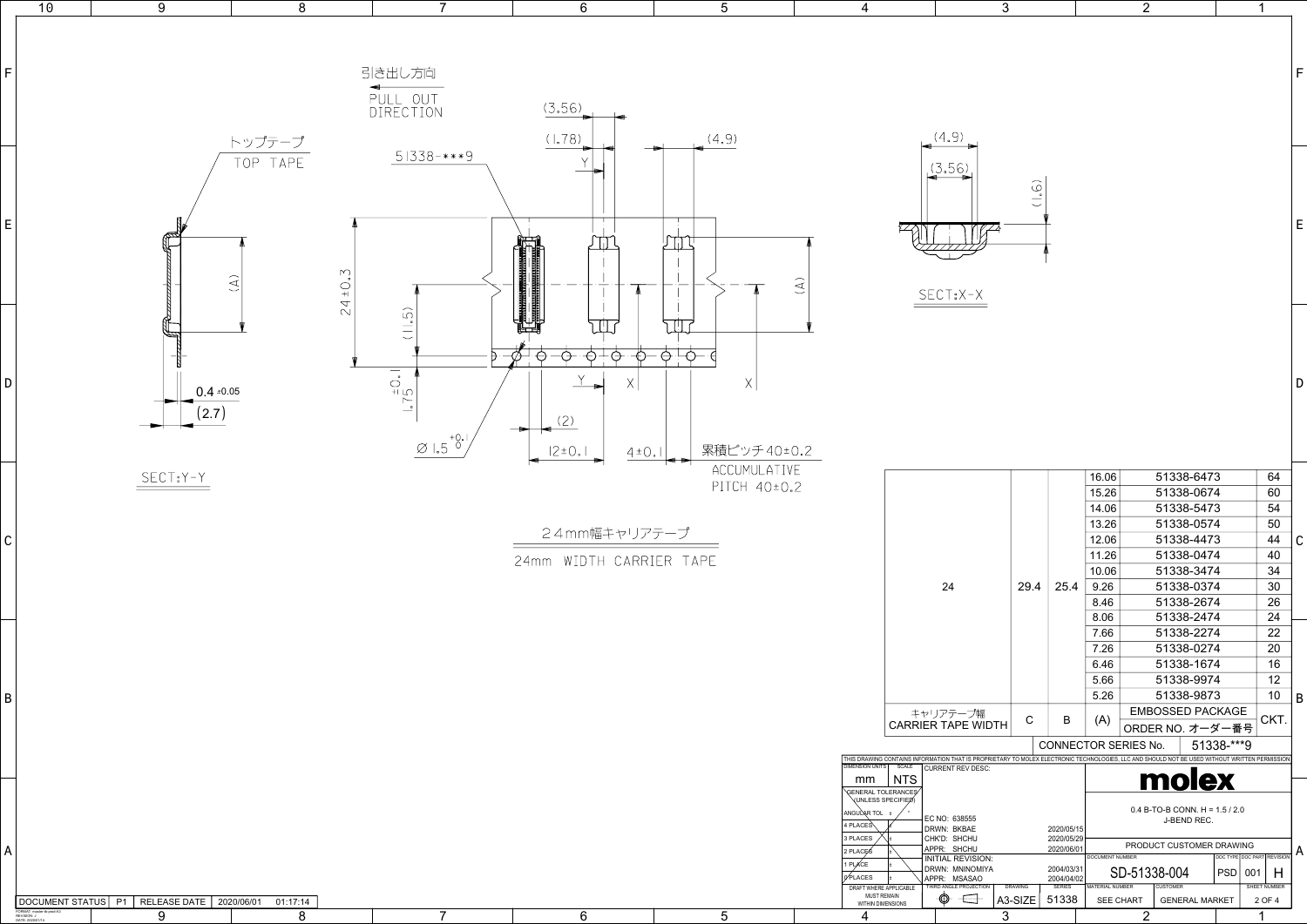